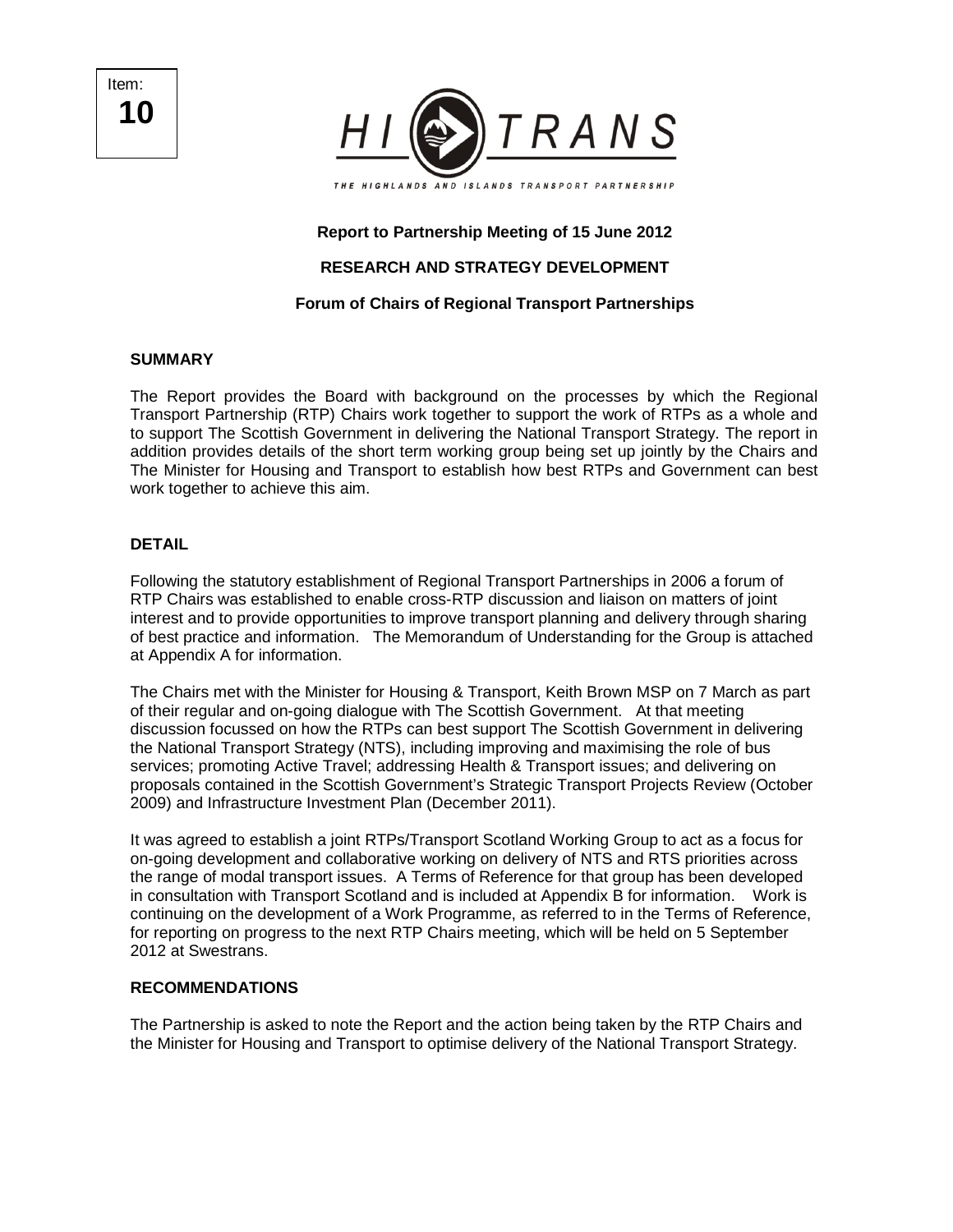| <b>Risk</b>         | impact | comment                                                                                                                                                                                                                                                       |
|---------------------|--------|---------------------------------------------------------------------------------------------------------------------------------------------------------------------------------------------------------------------------------------------------------------|
| <b>RTS</b> delivery |        | The RTS supports delivery of the Scottish Government's overall<br>purpose, its Economic Strategy and its national Transport<br>Strategy. Actions between the RTPs and Government to aid<br>delivery of the NTS therefore directly support delivery of the RTS |
| Policy              |        |                                                                                                                                                                                                                                                               |
| Financial           |        |                                                                                                                                                                                                                                                               |
| Equality            |        | Both the NTS and the RTS support delivery of outcomes that<br>support all sections of society on an equal basis.                                                                                                                                              |

| <b>Report by:</b> | Dave Duthie                 |
|-------------------|-----------------------------|
| Designation:      | <b>Partnership Director</b> |
| Date:             | 4 June 2012                 |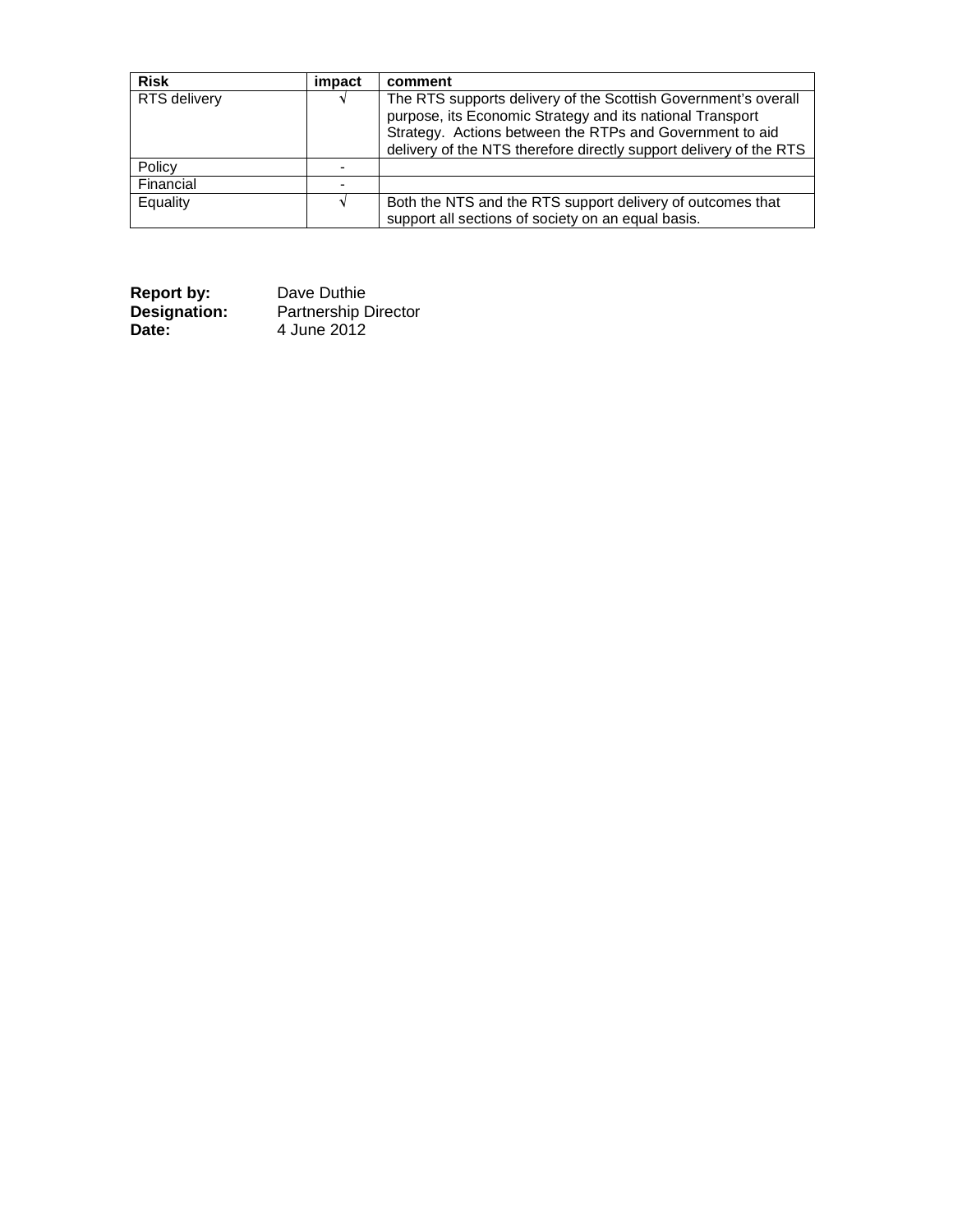# **Appendix A: Item 10**

# **Forum of Chairs of Scottish Regional Transport Partnerships Memorandum of Understanding**

#### **1. Members**

The Chairs of the Highland & Islands, North-East of Scotland, South-East of Scotland, South-West of Scotland, Shetland, Strathclyde and Tayside & Central Scotland Transport Partnerships (respectively referred to as HITRANS, Nestrans, SEStran, SWestrans, ZetTrans, SPT and Tactran) agree to form an informal association to discuss matters of mutual interest relating to regional, local and national transport strategy and delivery. The association shall be known as the Forum of Chairs of Scottish Regional Transport Partnerships.

#### **2. Objects**

- a) To provide a forum for discussion of matters of common interest to member Partnerships and a means by which joint views may be formulated and expressed.
- b) To provide opportunities to improve transport planning and delivery in Scotland through the sharing of best practice.
- c) To disseminate and share accurate and timely information on all matters relating to transport and other relevant issues.
- d) To make available the skills of the individual Partnerships to provide a range of costeffective services to other Partnerships in accordance with their wishes.

#### **3. Meetings**

Meetings shall be held quarterly, or as required, and shall deal with such business as may have been notified by the Chairs of the Partnerships to the Secretariat. Each Partnership shall be represented by its Chair, Vice Chair or other nominated member, accompanied by an officer if they wish. In the event of no member being available, an officer of an RTP may represent their Partnership.

#### **4. Chair**

The Chair of the Partnership hosting any meeting shall chair the meeting.

#### **5. Secretariat**

The Forum shall appoint one of its member Partnerships to provide a Secretariat which will hold office for a period of 2 years, following which provision of the Secretariat shall pass to another member Partnership, and so on in rotation.

The Secretariat shall ensure the timely preparation and issue of Agenda and all relevant reports that member Partnerships may wish to place before the Forum.

The Secretariat shall take a note of each meeting which, once approved in draft by the Chair of that meeting, shall be circulated to members prior to adoption at the next meeting of the Forum.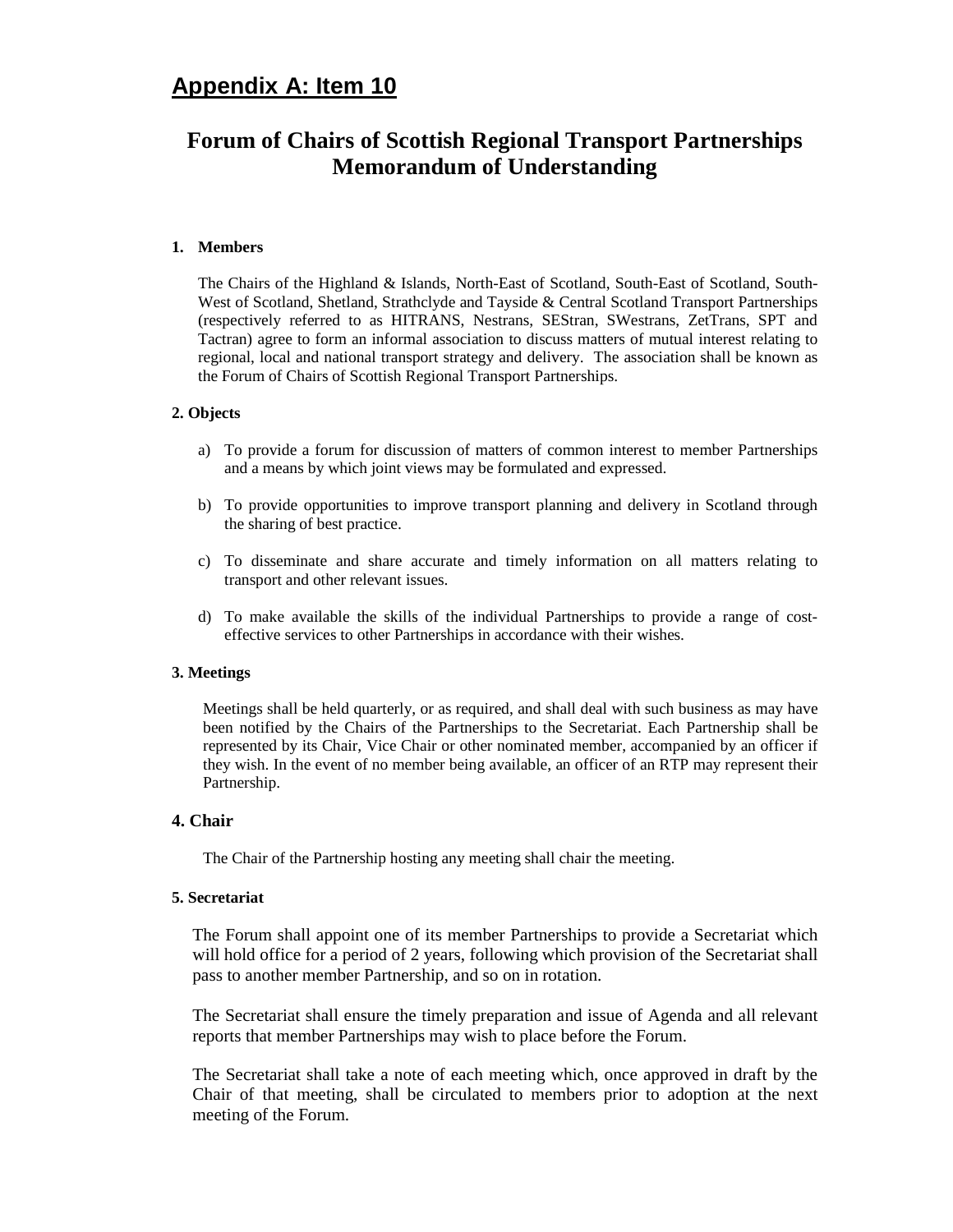#### **6. Withdrawal from the Association**

At any time a Partnership may intimate by notice in writing to the Secretariat the withdrawal of that Partnership from the Forum with immediate effect.

#### **7. Alteration of the Memorandum and Dissolution of the Forum**

At any meeting a Partnership may propose that this Memorandum be altered or that the Forum be dissolved. Such a proposal shall take immediate effect if passed by a majority of the Partnerships in membership of the Forum at the time when the motion is proposed, each Partnership having a single vote.

#### **8. Statements on behalf of the Association**

Statements or other representations will only be made in the name of the Forum or on behalf of the RTP Chairs where there is unanimity of view to do so.

15 September 2006 Amended 7 December 2007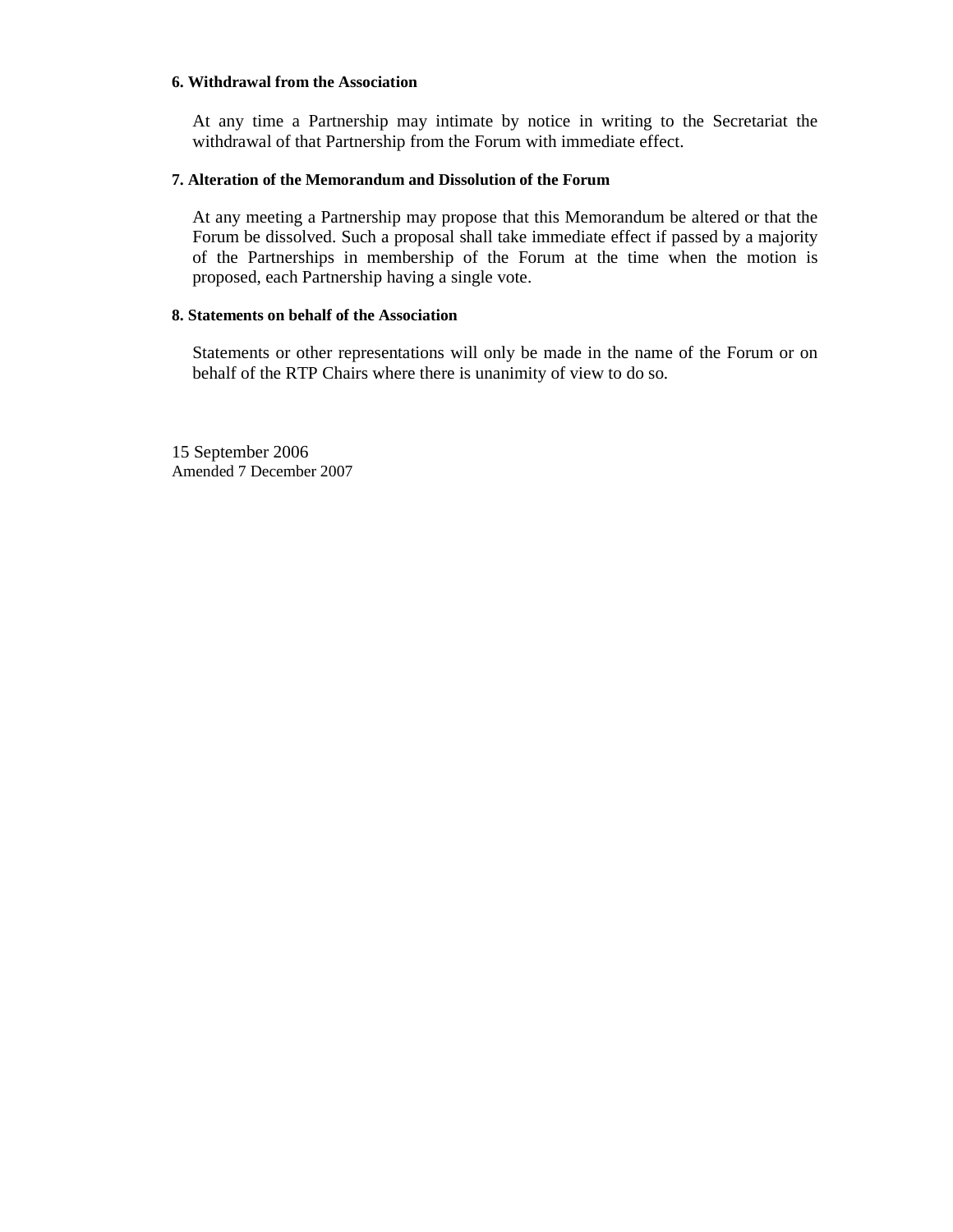# **Appendix B: Item 10**

# **Scottish Government / Regional Transport Partnership Working Group**

# **Terms of Reference**

# **INTRODUCTION**

This document sets out the Terms of Reference of the Scottish Government / Regional Transport Partnerships Working Group established by the RTP Joint Chairs Forum and the Minister for Housing and Transport at their meeting on 7<sup>th</sup> March 2012.

# **BACKGROUND**

Regional Transport Partnerships (RTPs) were established under the Transport (Scotland) Act 2005 to put in place new delivery structures for transport and bring a strong regional approach to the planning and delivery of transport infrastructure and services.

The principal purpose of the RTPs is to strengthen the planning, delivery and effectiveness of regional transport and related developments. This role is supplemented and reinforced by a statutory duty under the 2005 Transport Act to engage in Community Planning. Subsequent to the 2005 Act the statutory role and duties of RTPs have been enhanced by their designation as Key Agencies in the Development Planning process, reflecting the crucial importance of coordinating strategic land use and transport planning, and their designation as "Major Players" with "high impact and influence" within Guidance developed under the Climate Change (Scotland) Act 2009.

The primary responsibility of each RTP is to prepare a statutory Regional Transport Strategy setting out a 15-year vision for transport within the region and also taking into account transport to and from the region, Each RTS is supported by a Delivery Plan where RTPs set out when and how projects and proposals would be prioritised and delivered. The Regional Transport Strategies were approved by Ministers in June 2008.

The 2005 Act enables the transfer, or concurrent adoption, of delivery powers between Councils and RTPs. SPT, ZetTrans and Swestrans have adopted powers to procure passenger transport services and associated facilities and SPT owns and operates the Glasgow subway and major bus stations across the west of Scotland. The opportunity exists to extend these and other shared services efficiencies through more widespread adoption of the delivery powers currently available under the 2005 Act within the context of a planned increased emphasis on partnership working through Community Planning and wider public sector reform.

The RTPs engage closely with Transport Scotland on the development of policy and delivery of national transport infrastructure priorities and proposals identified in the National Transport Strategy, Strategic Transport Projects Review (October 2009) and Infrastructure Investment Plan (December 2011).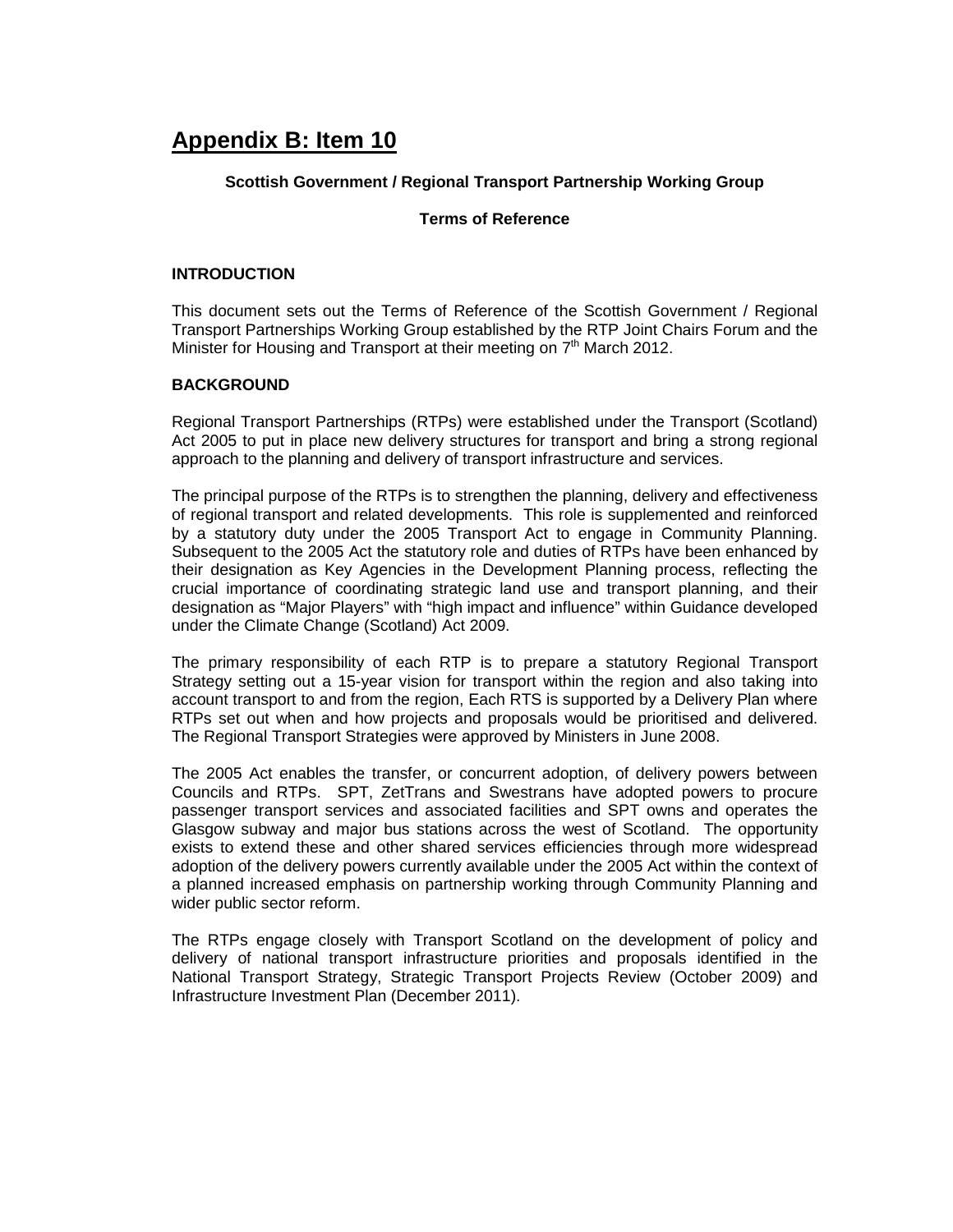The seven RTPs are:

- Highlands and Islands Transport Partnership (HITRANS)
- **North-East of Scotland Transport Partnership (Nestrans)**
- South-East of Scotland Transport Partnership (SEStran)
- Strathclyde Partnership for Transport (SPT)
- South-West of Scotland Transport Partnership (SWestrans)
- **Tayside and Central Scotland Transport Partnership (Tactran)**
- Shetland Transport Partnership (ZetTrans)

The Minister for Housing and Transport and the RTP Joint Chairs Forum met on  $7<sup>th</sup>$  March 2012 where it was agreed to the setting up of a Working Group between the RTPs, Transport Scotland (TS) and Scottish Government (SG). It was proposed that the group would look at various issues of joint SG/TS/RTP interest, including those raised in the National Transport Strategy and in Regional Transport Strategies, with a view to working in partnership and maximising the role of RTPs to deliver the agenda for improving Scotland's transport systems.

# **PURPOSE AND REMIT**

# Purpose

The primary purpose of the Working Group is to establish how RTPs can assist Government in the delivery of the National Transport Strategy and its outcomes outlined below :-

- **NTS Outcome 1:** Improve journey times and connections between our cities and towns and our global markets to tackle congestion and provide access to key markets
- **NTS Outcome 2:** Reduce emissions to tackle climate change
- **NTS Outcome 3:** Improve quality, accessibility and affordability of transport, to give people the choice of public transport and real alternatives to the car

# Remit

The remit of the Group is to examine and develop the role of the RTPs in improving policy and delivery of transport within the current and evolving public sector landscape, available resources and relationships with Local Government, Transport Scotland, Scottish Government and transport providers, for the benefit of communities and transport users.

The Group will review and advise the RTP Chairs and Minister on the following;

- **Effectiveness;**
- **Functions:**
- Delivery mechanisms;
- **Funding.**

The Group will have a strategic policy and delivery focus to maximise effectiveness, inputs, outputs and outcomes, with the aim of delivering added value within the current strategic statutory and operational roles and duties of RTPs and Transport Scotland in